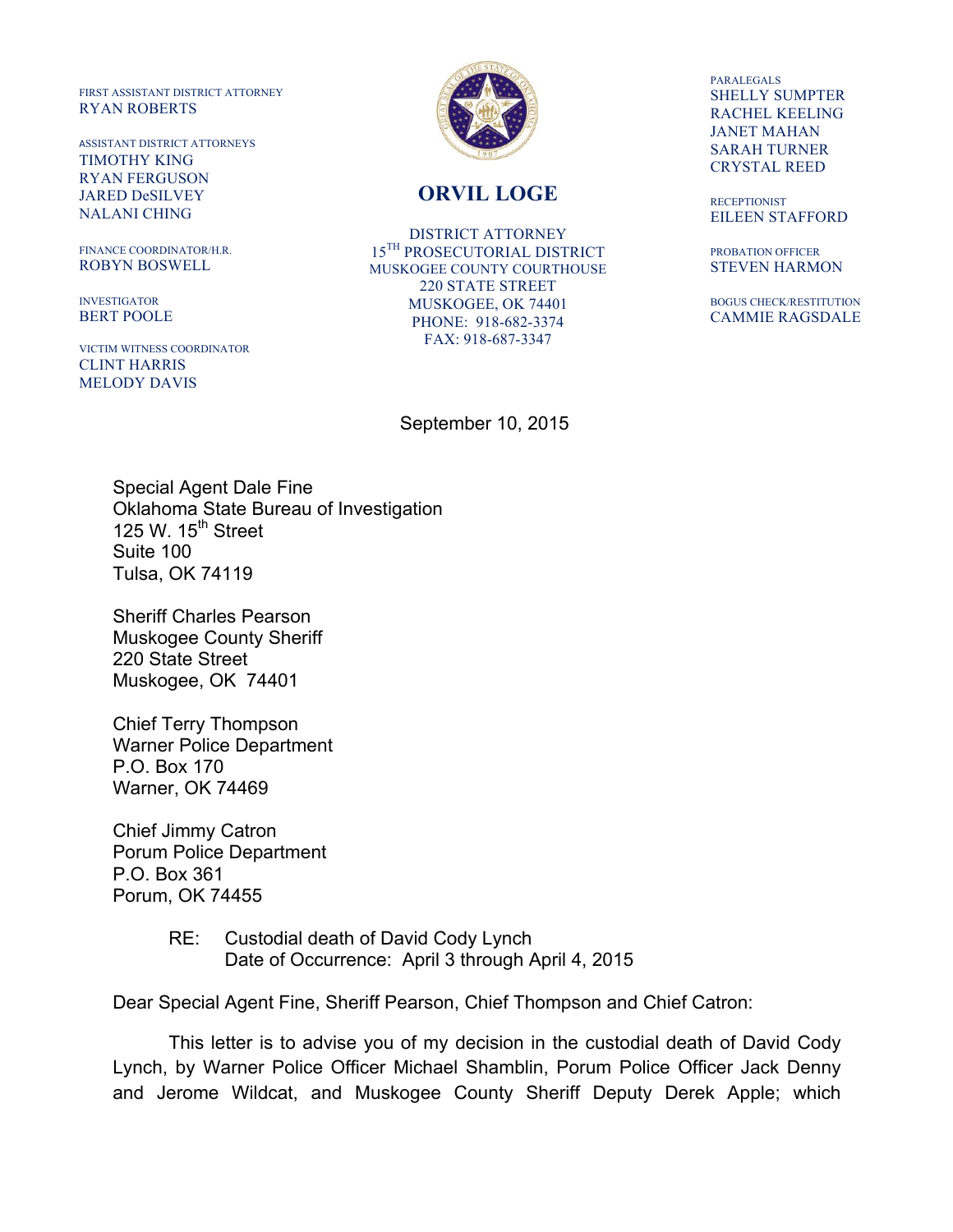occurred on April 3 through April 4, 2015, in Muskogee County, Oklahoma. I have reviewed the entire investigation file submitted by OSBI and issue the following Summary of Facts and Conclusions of Law. If you have any questions, please contact me.

## **Summary of Facts**

- 1. On April 3, 2015, at 23:35 Warner Police Officer Michael Shamblin #5506, responded to what was reported as a vehicle accident north of Warner, at State Highway 64 and East 153 Street, South in Muskogee County.
- 2. Officer Shamblin arrived on the scene at 23:40 hours and saw two parked trucks. He spoke briefly to the two individual drivers and advised dispatch that Oklahoma Highway Patrol was not needed, but he would need a deputy because one of the drivers appeared to be intoxicated; that person was later identified as David Cody Lynch.
- 3. Officer Shamblin asked Lynch numerous times to get out of the road and step to the back of his car where it was safe. Lynch eventually complied and while Officer Shamblin was questioning him, Lynch began mumbling incoherently. Officer Shamblin leaned closer to Lynch to hear him, and Lynch punched him in the face. A struggle ensued, and Lynch hit Officer Shamblin several more times in the face until Lynch was taken to the ground.
- 4. The two rolled around on the ground and eventually Officer Shamblin got on top of Lynch and was trying to control his hands. They ended up in a ditch – their heads were facing up hill and their knees and feet were in the ditch; both men were wet and muddy.
- 5. Officer Shamblin advised that at this point he became aware that several other people were there because he could see their feet, and Lynch was yelling for them to attack Officer Shamblin repeatedly. Due to the situation, Officer Shamblin advised Lynch that if he didn't comply with his directives, he was going to deploy his taser.
- 6. Lynch continued to threaten and fight Officer Shamblin and so he was tased for one to two seconds. Lynch reached up, grabbed a barb and pulled it out. Officer Shamblin told the bystanders that he needed them to call 9-1-1 immediately or he was going to have to shoot Lynch.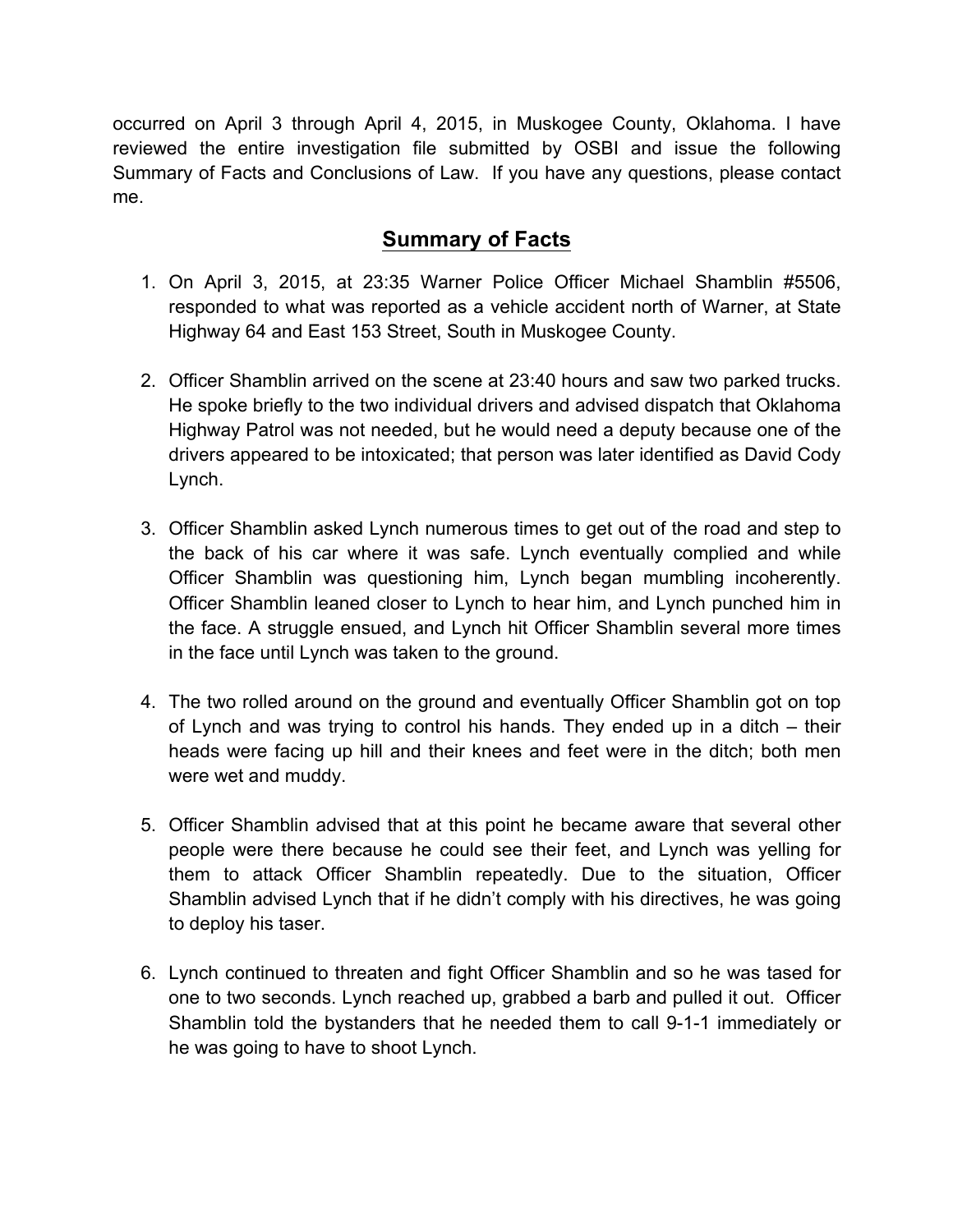- 7. Muskogee County Deputy Derek Apple #5132 responded to the original call and at 23:50 he was notified by dispatch that Officer Shamblin requested him to hurry because he needed immediate help. He arrived at 23:58.
- 8. Porum Police officers Jack Denny #4003 and Jerome Wildcat #4004 responded to dispatch at 23:54 and arrived on scene at 23:58.
- 9. After the 9-1-1 call, Lynch's father approached and put his knee in Lynch's back, slapped him in the face and said, "Boy, give him your damn hand." Officer Shamblin was able to get Lynch handcuffed at that time.
- 10.The other officers arrived a short time later. Deputy Apple searched for Officer Shamblin's missing equipment while Officers Denny and Wildcat relieved Officer Shamblin. Officer Denny noted that Officer Shamblin was covered in mud and his eyes were almost swollen completely shut. Officer's Shamblin had been punched in the face by David Cody Lynch multiple times, resulting in a fracture to his left orbital eye socket. In addition, his duty belt was broken during the struggle, and it took some several minutes before his taser, spare magazine, and radio were located.
- 11.Officer Shamblin went to his trunk and retrieved some additional restraints for transporting Lynch. When he got back Lynch was still combative. He was yelling, cursing, he bit at Officer Denny's legs and attempted to grab Officer Wildcat's firearm from his drop holster on two occasions. Despite Lynch's behavior, once Officer Shamblin returned with the restraints, they were able to get him secured.
- 12.The officers all noted that at that moment Lynch went from "screaming, hollering, and biting, to nothing, just like he flipped a light switch." Lynch stopped breathing and they could not locate a pulse. The time was 00:07. They began CPR immediately. A female on scene requested the officers to remove the handcuffs. They did and again started CPR. Lynch never had any difficulty breathing prior to this point. The officers noted that his face was never obstructed, in particular, his airway, including his mouth and nose was never obstructed.
- 13.Deputy Robert Jackson #5134 arrived at 00:07. He exited his vehicle and heard someone say "he's not breathing," so he notified dispatch to alert EMS at 00:08. Officer Denny and Alyssa Hafenbrack (a bystander) performed CPR on Lynch until EMS arrived and took over. Lynch was then transported to the hospital. Multiple people reported seeing a dark liquid come out of Lynch's mouth, and at the hospital Eastar noted "a large amount of black fluid coming from mouth and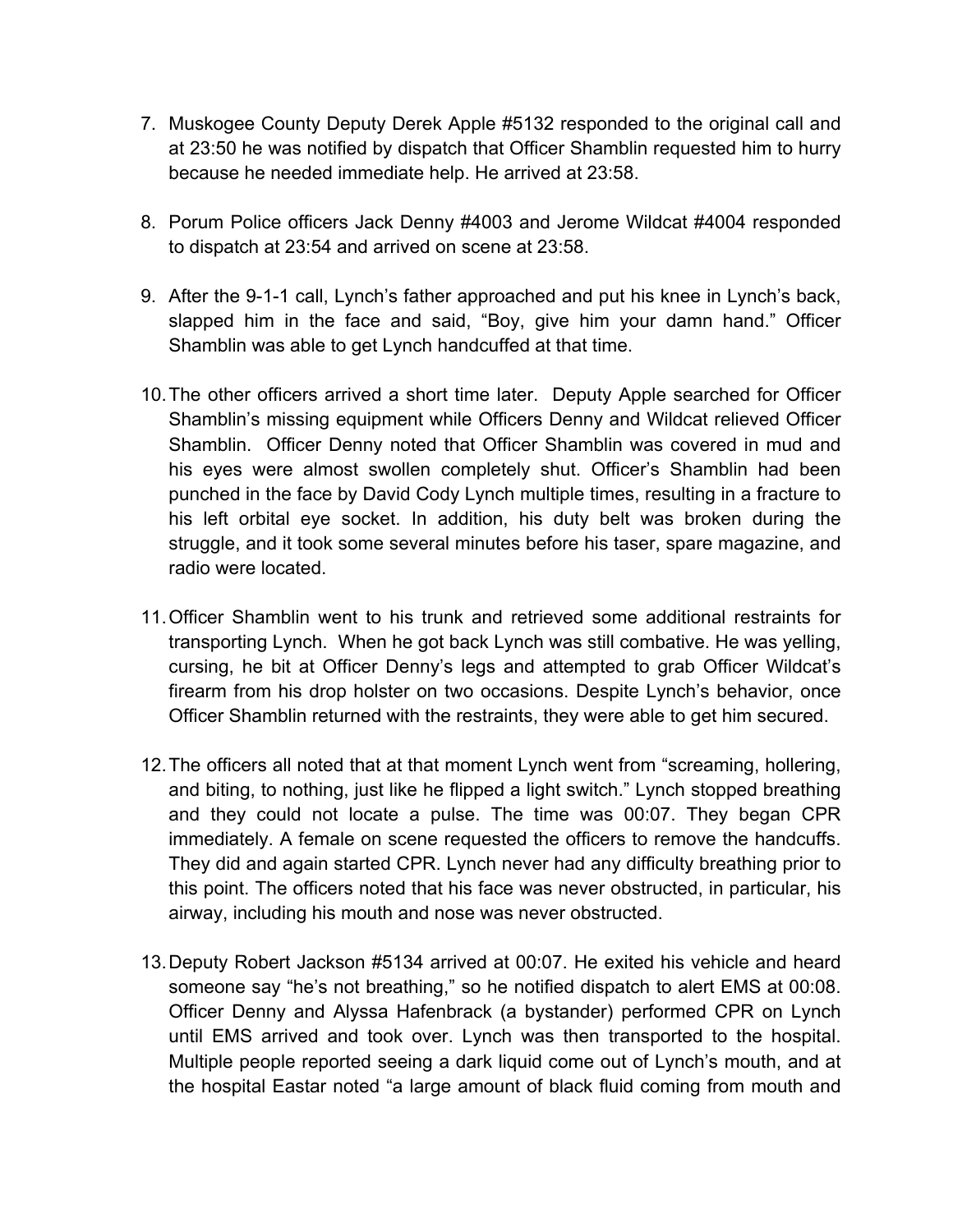nose." Lynch was pronounced dead at the hospital and at 03:53 the body was released to the Medical Examiner's office (tag #7083163).

- 14.Trooper Levi Watson #580 arrived at approximately 00:26, and spoke to Marshall Lynch. He told the trooper that he was the driver of the other vehicle and that he and Cody Lynch had left a residence at the same time. Cody Lynch had been driving erratically before getting stuck in a ditch. When he approached Cody, he was assaulted physically; and began to fight with him. He could not be calmed down. (Marshall Lynch did not provide this information in his written statement).
- 15.A video recording was made by a family member using a phone that captured some of the event. A review of the recording confirms that Lynch was combative, non-compliant and impervious to pain compliance. His face and airways were never obstructed by law enforcement.
- 16.Despite numerous attempts of David Cody Lynch to encourage his family and friends to intervene and combat Law Enforcement, they never did.
- 17.Cheryl Niblo, D.O. of the Medical Examiner's Office performed an autopsy of David Cody Lynch. Her findings for cause of death was:
	- A) Asphyxia due to physical restraint
	- B) Acute Intoxication by methamphetamine
	- C) Hypertensive cardiovascular disease
	- D) Electric shock weapon discharged
	- E) Toxicology results indicate blood alcohol was .12, methamphetamine was 2.5 mcg/ml and amphetamine was less than .65 mcg/ml
	- G) The manner of death was Homicide.
- 18.Based on the opinion of the Medical Examiner, I requested the "Use of Force Policy" from the Warner Police Department and Porum Police Department. I then forwarded the policy with a copy of the videos taken by the family at the scene and the Medical Examiner's report to Melvin Murphy of Global Tactics, LLC. of Plantation, Florida. I requested an opinion of whether the officers were justified in their use of force of David Cody Lynch.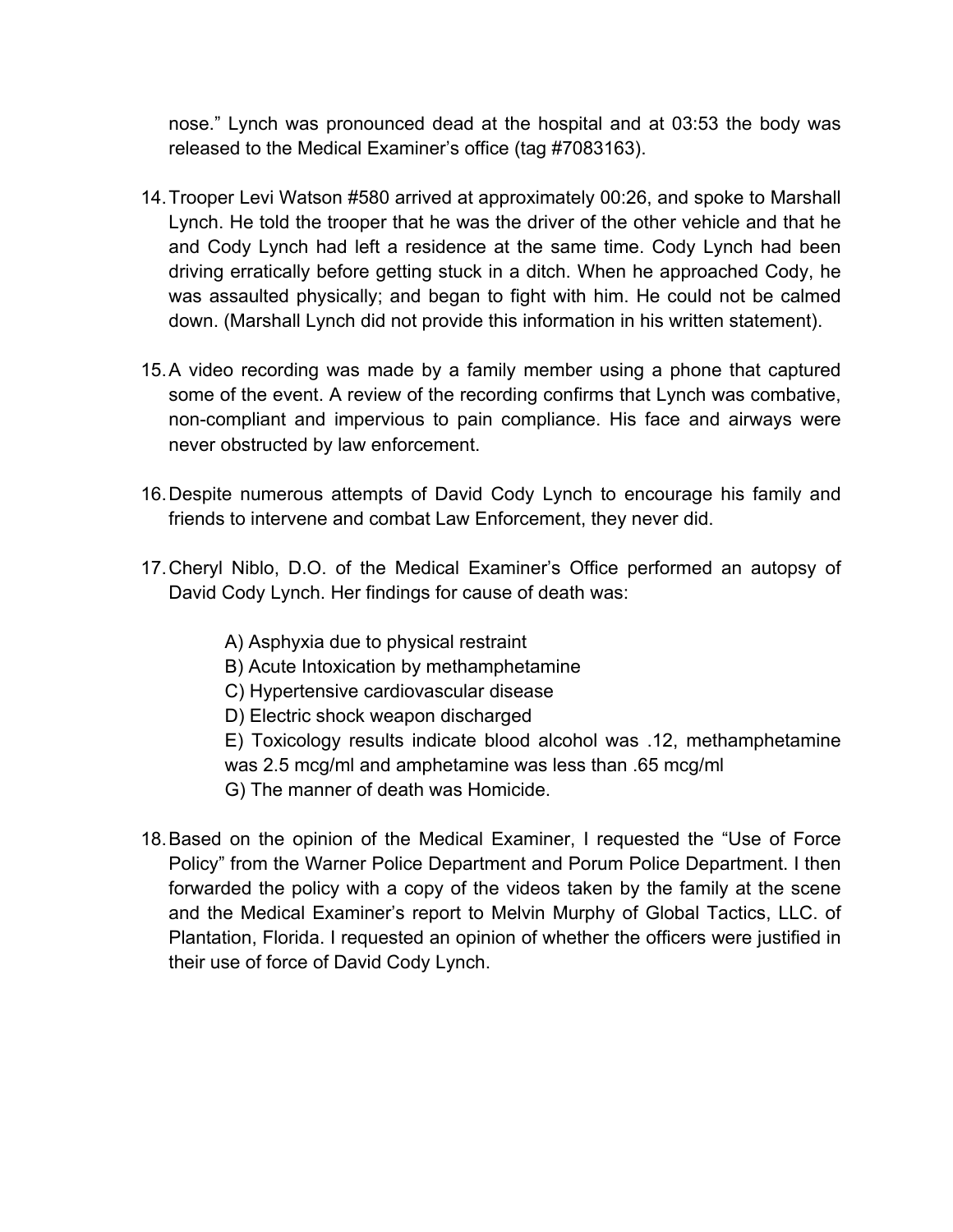19.Global Tactics opinion:

- A) The officer(s) were justified in the Use of Force applied to gain lawful compliance to execute an arrest based upon objective reasonableness. (Graham vs. Conner)
- B) The officer(s) were justified in the applying of such force to execute a lawful seizure of subject David Cody Lynch based upon probable cause.  $(4^{th}$  Amendment)
- C) The officer(s) were in compliance of their Departmental Policy and Oklahoma State Statute for executing an arrest.
- D) The officer(s) showed a vast amount of professional restraint by using less force during their lawful attempt to modify the subject's behavior and gain lawful compliance of a violent, combative and defiant subject.
- E) The handcuffing technique demonstrated by the placing of a knee between the subject's scapulas is an approved defensive tactics handcuffing technique.
- F) The placement of the officer's knee between the subject's scapulas illustrated a side view of the subject's face next to the left foot of the officer during custodial touch and control. This technique is in no form deemed a choke hold.
- G) The custodial touch that was maintained during the violent encounter and after handcuffing is justifiable and deemed as an appropriate use of force.

## **Conclusions of Law**

- 20.On April 3, 2015, David Cody Lynch unlawfully Operates a Motor Vehicle while Under the Influence of Methamphetamine and Alcohol.
- 21. David Cody Lynch unlawfully committed an Assault and Battery upon a Police Officer, by striking and fighting Officer Michael Shamblin.
- 22.David Cody Lynch unlawfully Resisted Arrest and Obstructed Officers in the performance of their legal duties.
- 23.David Cody Lynch made statements during his detention to encourage other members of his family and friends to assist him in his unlawful activities.
- 24.Officers Shamblin, Wildcat, Denny and Deputy Apple were acting within the scope and course of employment as a police officers on April 3 through April 4, 2015.